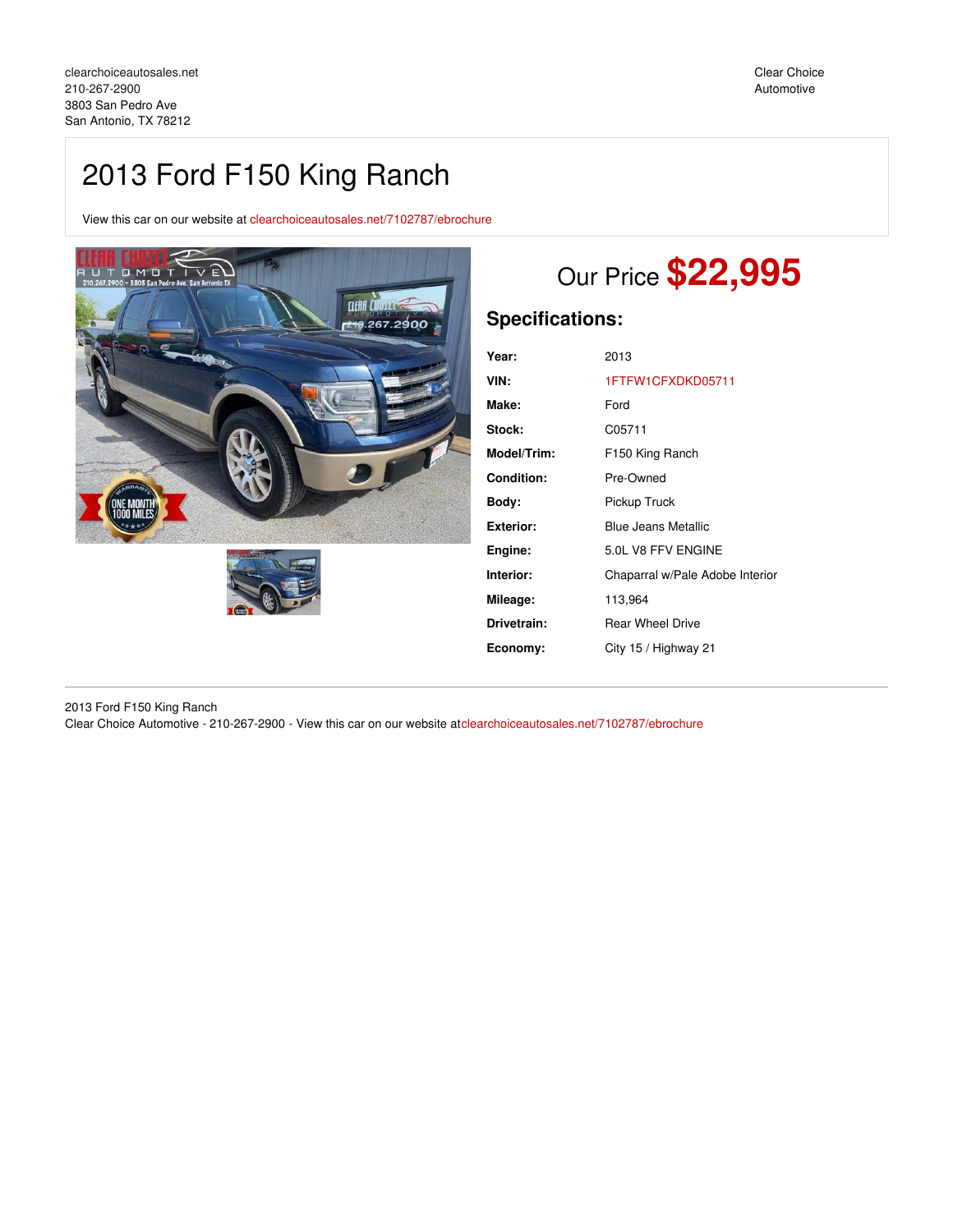

#### 2013 Ford F150 King Ranch

Clear Choice Automotive - 210-267-2900 - View this car on our website at[clearchoiceautosales.net/7102787/ebrochure](https://clearchoiceautosales.net/vehicle/7102787/2013-ford-f150-king-ranch-san-antonio-tx-78212/7102787/ebrochure)

## **Installed Options**

## **Interior**

- (4) cupholders in flow-through console- 110-volt inverter- 2nd row B-pillar grab handles
- 60/40 flip-up rear split bench seat -inc: elongated seat cushions Ambient lighting
- Auto-dimming rearview mirror- Black ring w/black vanes air conditioning registers
- Black urethane steering wheel- Black vinyl floor covering
- Chaparral leather-wrapped steering wheel
- Chrome ring w/obsidian vanes air conditioning registers
- Cloth 40/20/40 split bench front seat w/manual driver lumbar
- Cloth bucket seats w/manual lumbar, 6-way pwr driver seat
- Color-coordinated carpet -inc: carpeted front/rear floor mats
- Color-coordinated carpet -inc: unique front/rear King Ranch floor mats Compass
- Cruise control- Customer info display- Delayed accessory pwr
- Deployable cupholder under center portion of seat
- Display center -inc: warning messages & text functions Dome light
- Driver & front passenger door scuff plates
- Driver & front passenger illuminated covered visor vanity mirrors
- Driver & passenger covered visor vanity mirrors
- Driver side SecuriCode keyless entry keypad
- Dual zone electronic automatic temp control (DEATC) air conditioning
- Fade-to-off interior lighting Flow-through console w/floor shifter
- Front flow-through console w/floor shifter, leather console lid & shift knob
- Front flow-through console w/floor shifter, unique leather lid & shift knob
- Front passenger side A-pillar grab handle- Front pwr point
- Gauges -inc: fuel gauge, voltmeter, oil pressure, engine coolant temp, speedometer, tachometer, odometer
- Heated 60/40 flip-up rear split bench seat -inc: folding armrest, elongated seat cushions - Illuminated entry
- King Ranch chaparral leather bucket seats w/heated & cooled 10-way pwr driver & front passenger seats w/lumbar, driver seat memory
- Leather trimmed 40/20/40 split bench front seat w/heated 10-wav pwr driver & front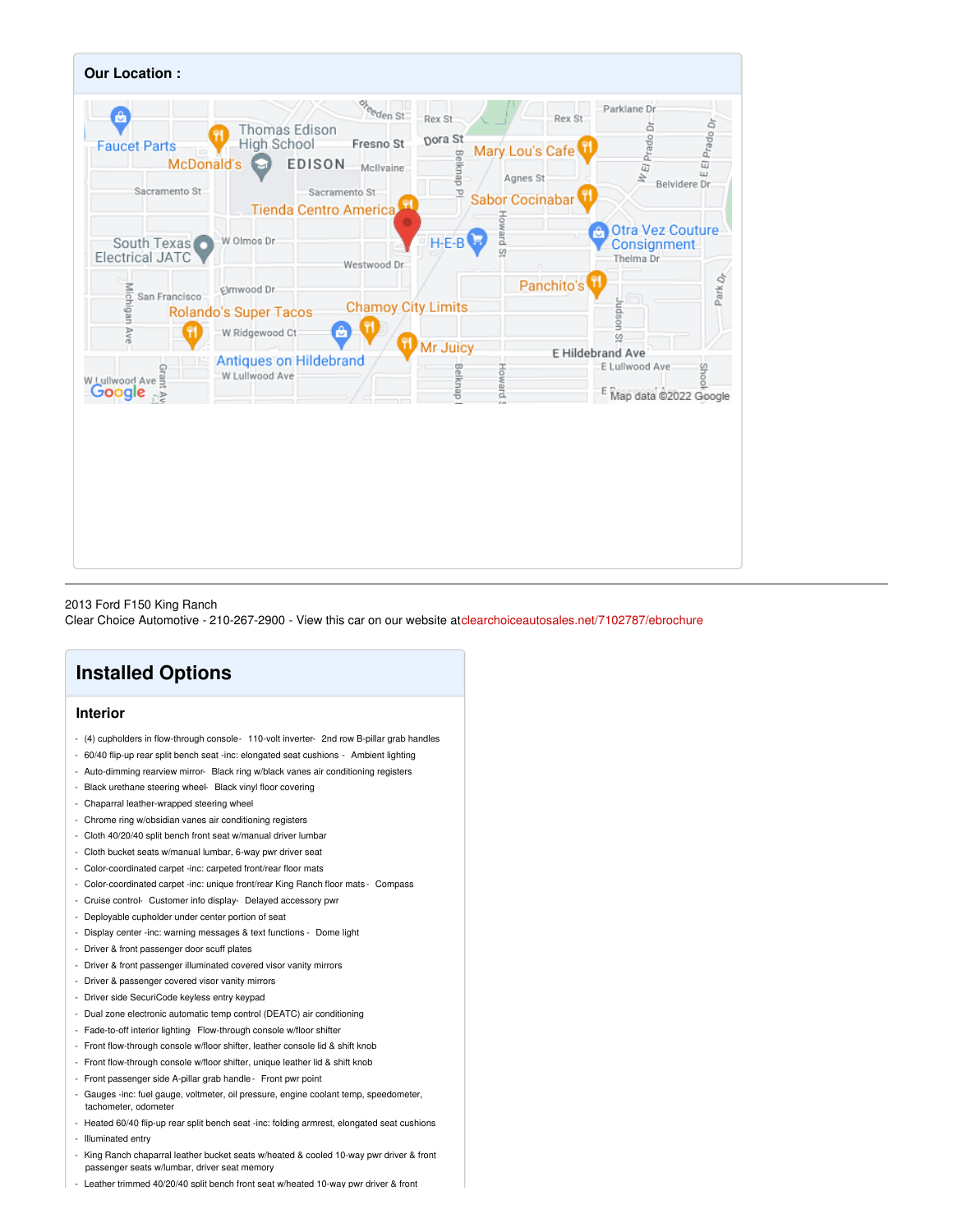#### passenger seats w/driver seat memory

- Leather-wrapped black steering wheel- Leather-wrapped color-coordinated steering wheel
- Manual air conditioning
- MyFord -inc: 5-way steering wheel control switch, 4.2" screen in center stack, 4.2" LCD productivity screen message center w/trip compute

- Leather trimmed 40/20/40 split bench front seat w/heated 10-way pwr driver & front

- MyFord Touch -inc: 5-way steering wheel control switch, 8" LCD touch screen in center stack, 4.2" LCD productivity screen message center w/trip computer
- Outside temp gauge- Overhead console- Perimeter alarm
- Premium 60/40 flip-up rear split bench seat -inc: folding armrest, cupholders, elongated seat cushions, leather inserts
- Pwr 1st & 2nd row windows- Pwr adjustable pedals w/memory
- Pwr door locks w/autolock feature- Pwr tilt/telescoping steering column w/memory
- Rear pwr point- Rear window defroster- Remote keyless entry key- Remote start system
- SecuriLock passive anti-theft system (PATS)
- Sunvisors w/driver side strap, passenger mirror- Tilt steering column
- Tilt/telescoping steering column- Unique aluminum applique on center panel & console
- Unique bright inserts in scuff plates- Unique instrument cluster face
- Unique leather bucket seats w/heated & cooled 10-way pwr driver & front passenger seats mbar, driver seat memory
- Unique leather-wrapped steering wheel w/wood accents & memory
- Unique woodgrain interior trim accents- Universal garage door opener
- Vinyl 40/20/40 split bench front seat

#### **Exterior**

- (4) full-size doors- 17" gray styled steel wheels
- 17" machined aluminum wheels w/painted accents
- 18" 7-spoke aluminum wheels w/painted accents & unique King Ranch logo wheel ornaments
- 18" bright aluminum wheels- 18" machined aluminum wheels
- 20" polished aluminum wheels- 6" angular grey running boards
- Argent front/rear step bumper- Autolamp -inc: automatic on/off headlamps
- Black door & tailgate handles- Black front bumper fascia- Black front/rear stone cuffs
- Black grille surround w/black "two-bar style" insert Black pwr side mirrors
- Body-color door & tailgate handles- Body-color door handles w/chrome straps
- Body-color front bumper fascia- Body-color front bumper fascia -inc: unique lower valence
- Body-color front/rear step bumper- Body-color grille surround w/black "two-bar style" insert
- Body-color wheel lip moldings- Bright bodyside accent moldings
- Cargo lamp integrated w/high mount stop light
- Chrome 3-bar grille w/body-color surround & accent color mesh
- Chrome 3-bar grille w/chrome surround- Chrome front/rear step bumper
- Chrome grille surround w/chrome "two-bar style" insert Fixed rear window- Fog lamps
- Full size spare tire- HID headlamps- Headlamps & tail lamps w/black surround
- High gloss black B-pillar applique P255/65R17 all-season OWL tires
- P265/60R18 all-season OWL tires- P275/55R20 BSW tires
- Pale Adobe box top & tailgate moldings Pale Adobe front/rear step bumper
- Pale Adobe platform running boards- Pale Adobe wheel lip moldings
- Pwr deployable running boards
- Pwr heated side mirrors w/integrated turn signals, memory, driver side auto-dimming function, body-color skull caps
- Pwr side mirrors w/body-color skull caps- Pwr sliding rear window
- Pwr-folding heated side mirrors w/pwr glass, integrated turn signals, memory, driver side auto-dimming function, clearance lights & chrome skull caps
- Pwr-folding heated side mirrors w/pwr glass, integrated turn signals, memory, driver side auto-dimming function, clearance lights, body-color skull caps
- Rain sensing windshield wipers- Rear privacy tint glass- Rear solar tint glass
- Removable tailgate w/key lock & lift assist
- Satin finish 3-bar grille & surround w/chrome mesh insert Satin finish tailgate applique
- Two-tone paint scheme w/Pale Adobe lower accent color
- Two-tone painted front/rear step bumper
- Under frame winch-type spare tire carrier w/safety catch & lock Variable interval wipers

### **Safety**

- (4) cupholders in flow-through console- 110-volt inverter- 2nd row B-pillar grab handles
- 60/40 flip-up rear split bench seat -inc: elongated seat cushions Ambient lighting
- Auto-dimming rearview mirror- Black ring w/black vanes air conditioning registers
- Black urethane steering wheel- Black vinyl floor covering
- Chaparral leather-wrapped steering wheel
- Chrome ring w/obsidian vanes air conditioning registers
- Cloth 40/20/40 split bench front seat w/manual driver lumbar
- Cloth bucket seats w/manual lumbar, 6-way pwr driver seat
- Color-coordinated carpet -inc: carpeted front/rear floor mats
- Color-coordinated carpet -inc: unique front/rear King Ranch floor mats Compass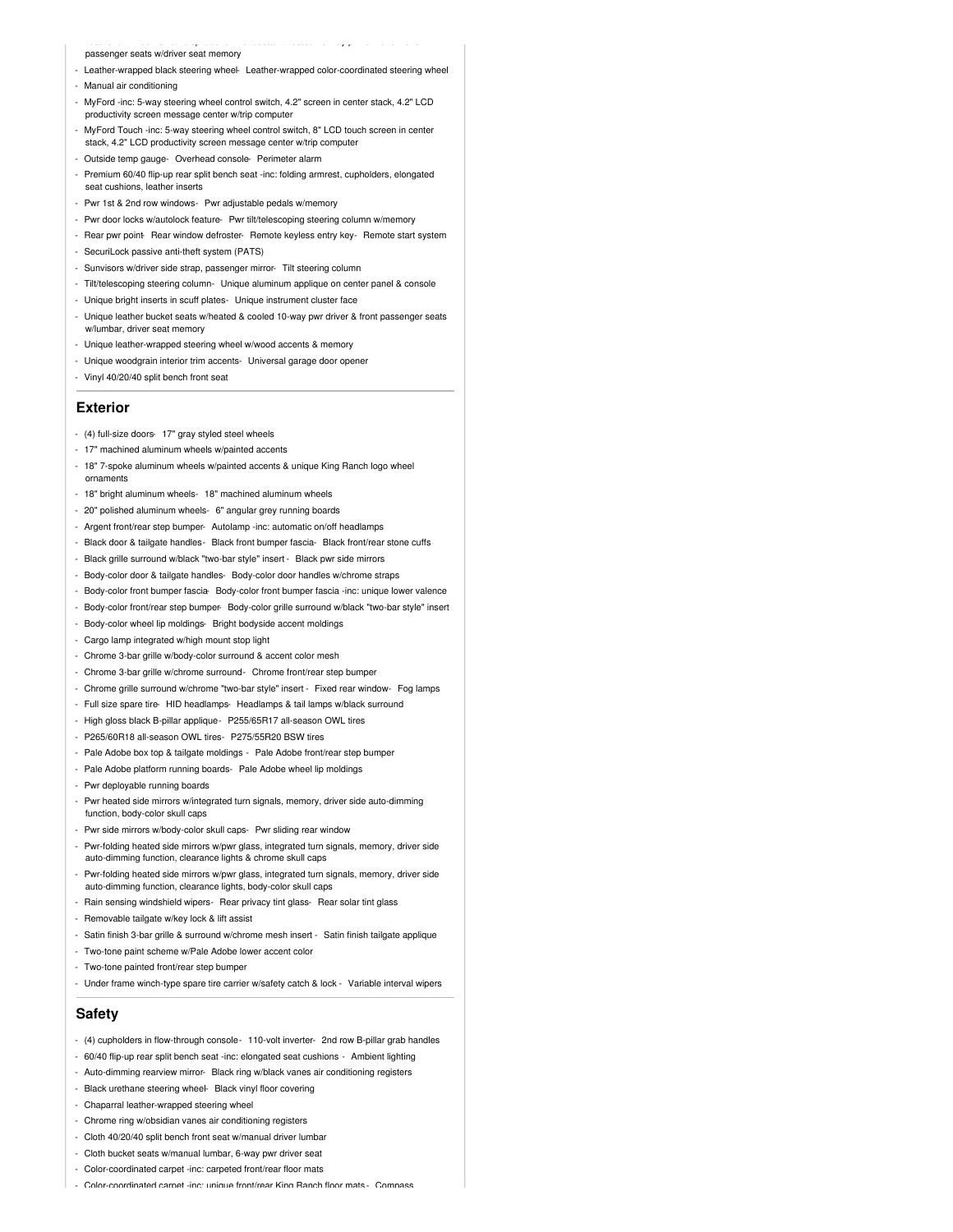- Color-coordinated carpet -inc: unique front/rear King Ranch floor mats Compass
- Cruise control- Customer info display- Delayed accessory pwr
- Deployable cupholder under center portion of seat
- Display center -inc: warning messages & text functions Dome light
- Driver & front passenger door scuff plates
- Driver & front passenger illuminated covered visor vanity mirrors
- Driver & passenger covered visor vanity mirrors
- Driver side SecuriCode keyless entry keypad
- Dual zone electronic automatic temp control (DEATC) air conditioning
- Fade-to-off interior lighting Flow-through console w/floor shifter
- Front flow-through console w/floor shifter, leather console lid & shift knob
- Front flow-through console w/floor shifter, unique leather lid & shift knob
- Front passenger side A-pillar grab handle- Front pwr point
- Gauges -inc: fuel gauge, voltmeter, oil pressure, engine coolant temp, speedometer, tachometer, odometer
- Heated 60/40 flip-up rear split bench seat -inc: folding armrest, elongated seat cushions
- Illuminated entry
- King Ranch chaparral leather bucket seats w/heated & cooled 10-way pwr driver & front passenger seats w/lumbar, driver seat memory
- Leather trimmed 40/20/40 split bench front seat w/heated 10-way pwr driver & front passenger seats w/driver seat memory
- Leather-wrapped black steering wheel- Leather-wrapped color-coordinated steering wheel
- Manual air conditioning
- MyFord -inc: 5-way steering wheel control switch, 4.2" screen in center stack, 4.2" LCD productivity screen message center w/trip computer
- MyFord Touch -inc: 5-way steering wheel control switch, 8" LCD touch screen in center stack, 4.2" LCD productivity screen message center w/trip computer
- Outside temp gauge- Overhead console- Perimeter alarm
- Premium 60/40 flip-up rear split bench seat -inc: folding armrest, cupholders, elongated seat cushions, leather inserts
- Pwr 1st & 2nd row windows- Pwr adjustable pedals w/memory
- Pwr door locks w/autolock feature- Pwr tilt/telescoping steering column w/memory
- Rear pwr point- Rear window defroster- Remote keyless entry key- Remote start system
- SecuriLock passive anti-theft system (PATS)
- Sunvisors w/driver side strap, passenger mirror- Tilt steering column
- Tilt/telescoping steering column- Unique aluminum applique on center panel & console
- Unique bright inserts in scuff plates- Unique instrument cluster face
- Unique leather bucket seats w/heated & cooled 10-way pwr driver & front passenger seats w/lumbar, driver seat memory
- Unique leather-wrapped steering wheel w/wood accents & memory
- Unique woodgrain interior trim accents- Universal garage door opener
- Vinyl 40/20/40 split bench front seat

#### **Mechanical**

- (4) pickup box tie-down hooks- 2-ton jack- 3.31 axle ratio (REQ: 99F Engine)
- 3.73 axle ratio (REQ: 99M Engine)- 3.7L V6 FFV engine- 5.0L V8 FFV engine
- 5.5' pickup box- 6-speed electronic automatic transmission w/OD & tow/haul mode
- 6.5' pickup box- 6800# GVWR, 1620# maximum payload
- 7100# GVWR, 1700# maximum payload- 7100# GVWR, 1790# maximum payload
- 78-amp/hr (750CCA) maintenance-free battery- Chrome single-tip exhaust
- Easy Fuel capless fuel filler system- Gas shock absorbers
- Leaf spring rear suspension w/2-stage variable rear springs
- Long-spindle double wishbone front suspension w/coil-over-shock IFS
- Pwr front/rear disc brakes- Pwr rack & pinion steering- Rear wheel drive
- Trailer brake controller- Trailer sway control
- Trailer tow pkg -inc: class IV trailer hitch receiver, 7-pin wiring harness, upgraded radiator, aux trans oil cooler, SelectShift auto trans

## **Option Packages**

## **Factory Installed Packages**

\$1,000 5.0L V8 FFV ENGINE

-

-

\$2,665 KING RANCH LUXURY PKG -inc: HID headlamps, pwr moonroof, tailgate step, voiceactivated navigation system w/in-dash screen, SD card for map/POI storage, integrated